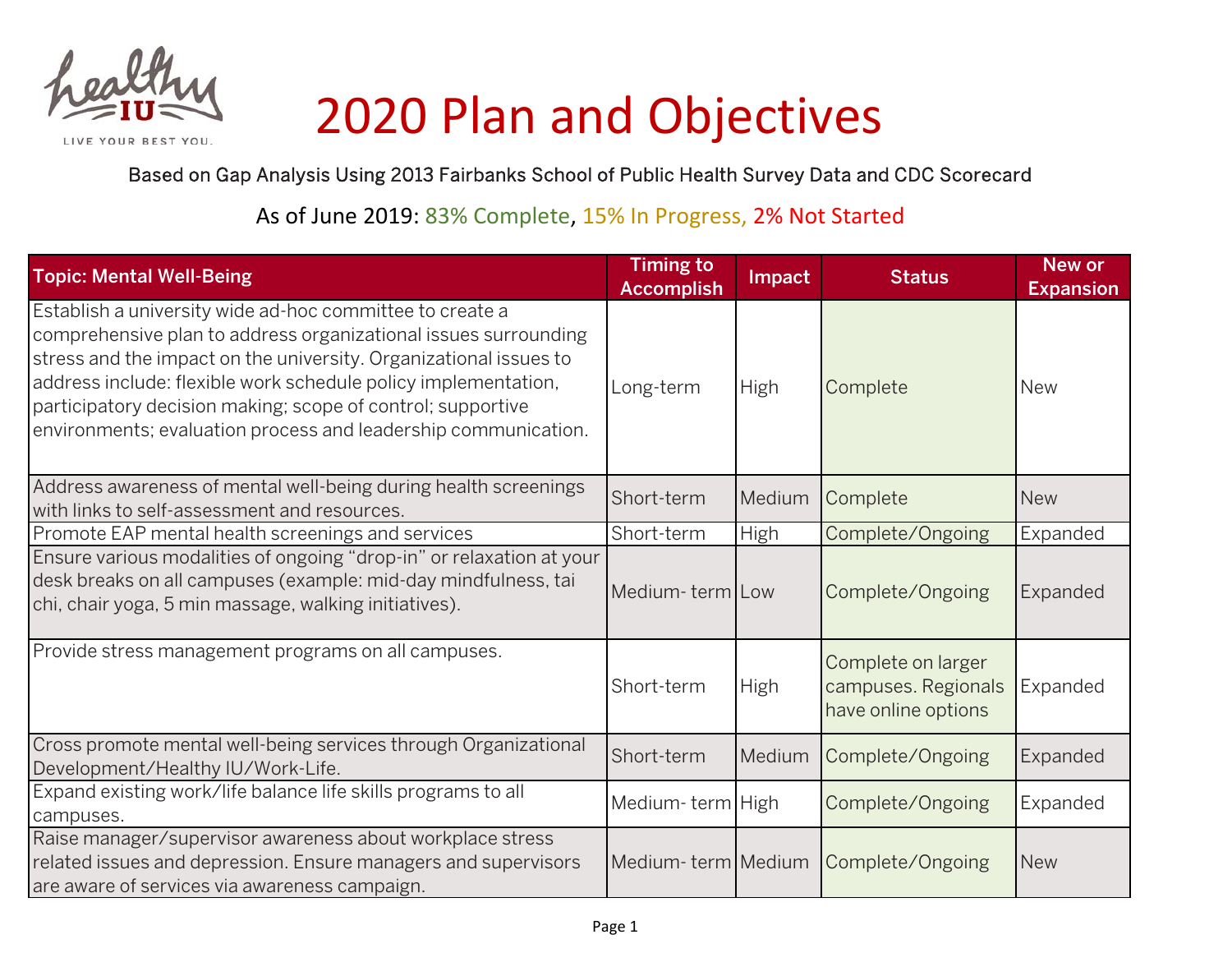| Raise awareness about the importance of employee participation in<br>organizational decisions regarding workplace issues that affect job<br>stress.                                                                                                                                                                                                                                                      | Medium-term High                      |             | Complete/Ongoing                                                              | <b>New</b>                 |
|----------------------------------------------------------------------------------------------------------------------------------------------------------------------------------------------------------------------------------------------------------------------------------------------------------------------------------------------------------------------------------------------------------|---------------------------------------|-------------|-------------------------------------------------------------------------------|----------------------------|
| <b>Topic: Organizational Support</b>                                                                                                                                                                                                                                                                                                                                                                     | <b>Timing to</b><br><b>Accomplish</b> | Impact      | <b>Status</b>                                                                 | New or<br><b>Expansion</b> |
| Continue the Steering Committee with rolling membership and<br>recruit new members to ensure all campuses have at least one<br>representative. The committee purpose is to provide guidance to<br>the Healthy IU initiative including quality, evaluation, standards of<br>care, communication, organizational support and technical support<br>in the areas that impact the well-being of IU employees. | Short-term                            | <b>High</b> | Complete/Ongoing                                                              | Expanded                   |
| To mark change in employee health and well-being, reassess<br>health/well-being of IU employees using the Fairbanks Study in<br>spring 2015.                                                                                                                                                                                                                                                             | Short-term                            | <b>High</b> | Complete                                                                      | Expanded                   |
| Clarify employee wellness participation time allowance parameters<br>(on work time, on personal time, on work and personal time,<br>supervisor permission).                                                                                                                                                                                                                                              | Medium-term Medium                    |             | Clarified as much as<br>possible                                              | <b>New</b>                 |
| Ensure strategic planning committees at the campus and university<br>wide level address employee well-being and/or quality of life.                                                                                                                                                                                                                                                                      | Short-term                            | Medium      | Complete/Employee<br>Well-being addressed<br>in the 2020 IU<br>strategic plan | <b>New</b>                 |
| Ensure all communications are provided at a 6th to 8th grade<br>reading level. Modify message to engage unique constituents where Short-term<br>possible.                                                                                                                                                                                                                                                |                                       | <b>High</b> | Complete/Ongoing                                                              | <b>New</b>                 |
| Establish guidelines for departments that considers the impact of<br>the building environment on the well-being of employees and<br>students.                                                                                                                                                                                                                                                            | Long-term                             | Medium      | In progress                                                                   | <b>New</b>                 |
| Promote the benefits of healthy employees with supervisors and<br>managers. And provide flexible work schedule policy and guidelines Medium-term Medium<br>awareness, education, and utilization support.                                                                                                                                                                                                |                                       |             | In progress                                                                   | <b>New</b>                 |
| Promote spouse inclusion in wellness marketing and<br>communications.                                                                                                                                                                                                                                                                                                                                    | Medium-term Low                       |             | Complete/Ongoing                                                              | Expanded                   |
| Encourage health initiatives with mutually beneficial community<br>partners that utilize best practice through campus coalitions.                                                                                                                                                                                                                                                                        | Long-term                             | Medium      | Complete/Ongoing                                                              | <b>New</b>                 |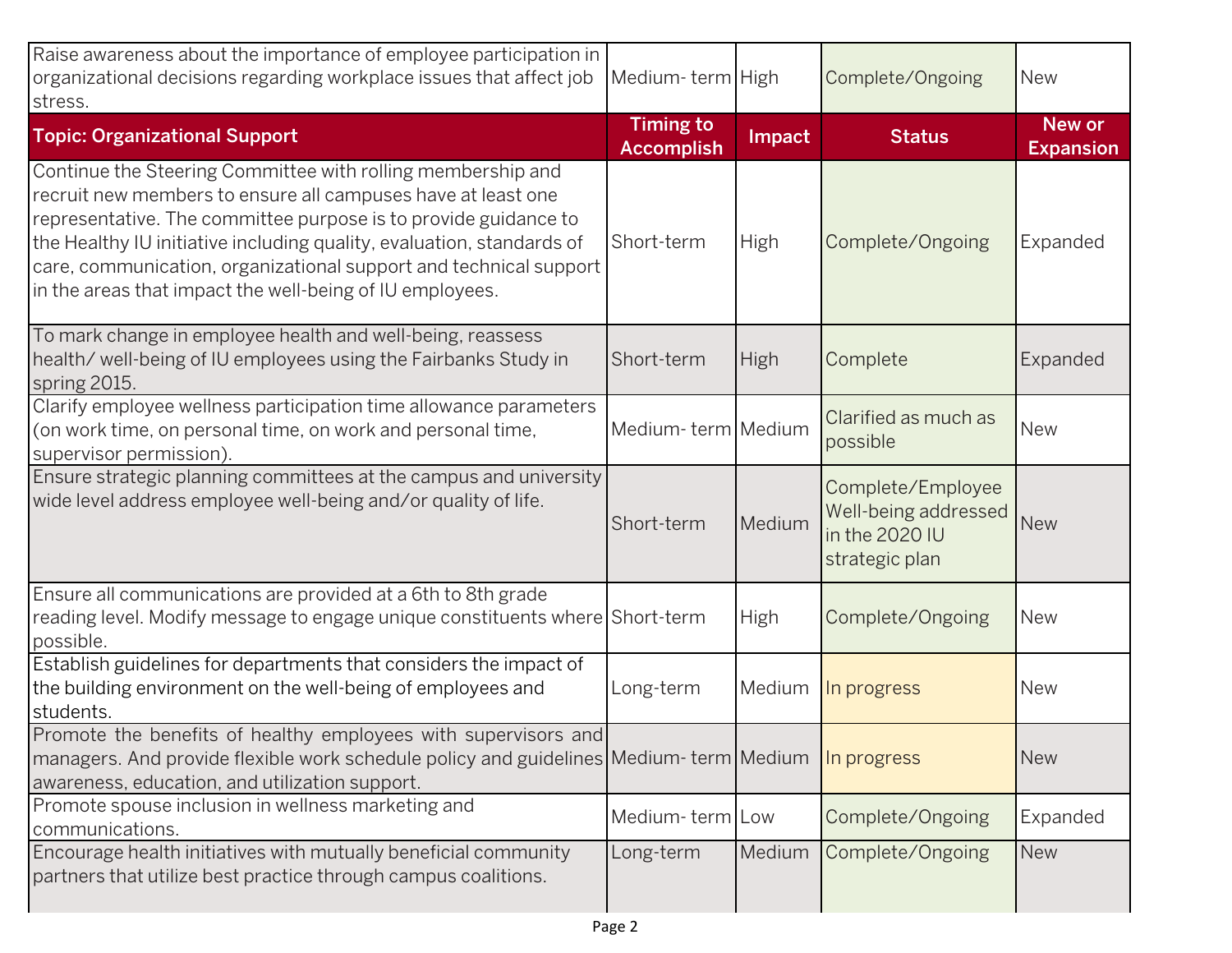| <b>Topic: Weight Management and Diabetes Prevention</b>                                                                                                                                                                                                                                                                                                      | <b>Timing to</b><br><b>Accomplish</b> | Impact      | <b>Status</b>                                                         | <b>New or</b><br><b>Expansion</b> |
|--------------------------------------------------------------------------------------------------------------------------------------------------------------------------------------------------------------------------------------------------------------------------------------------------------------------------------------------------------------|---------------------------------------|-------------|-----------------------------------------------------------------------|-----------------------------------|
| Expand Diabetes Prevention Program (DPP) to offer a class on<br>each campus. Work to improve the effectiveness of the DPP<br>curriculum by making recommendations for additional program<br>components based on participant feedback and outcomes. An<br>example: providing activity tracking devices as an ongoing<br>incentive to track healthy behaviors. | Short-term                            | <b>High</b> | Complete/Ongoing                                                      | Expanded                          |
| Provide a flexible, easily accessible weight management program<br>that can provide a group and online programs for all campuses.                                                                                                                                                                                                                            | Medium-term High                      |             | Complete/Ongoing                                                      | Expanded                          |
| <b>Topic: High Blood Pressure &amp; Cholesterol</b>                                                                                                                                                                                                                                                                                                          | <b>Timing to</b><br><b>Accomplish</b> | Impact      | <b>Status</b>                                                         | New or<br><b>Expansion</b>        |
| Continue health screening and expand the screening incentive<br>program to include options that encourage positive lifestyle choices<br>like: recreation memberships, Weight Watchers, and Fitbit.                                                                                                                                                           | Medium-term High                      |             | Modified/Ongoing                                                      | <b>New</b>                        |
| Update screening staff on new cardiovascular risk guidelines.                                                                                                                                                                                                                                                                                                | Short-term                            | <b>High</b> | Complete                                                              | Expanded                          |
| Expand health screening resource materials (packet) to include<br>information and resources on signs and symptoms of mental<br>illness, stroke, heart attack, BP, cholesterol, PA, glucose, work/life,<br>nutrition.                                                                                                                                         | Short-term                            | Low         | Complete/Ongoing                                                      | Expanded                          |
| Provide American Heart Association health risk assessment link in<br>post screening e-mail.                                                                                                                                                                                                                                                                  | Short-term                            | High        | Complete/Ongoing                                                      | Expanded                          |
| Create a map of BP machine locations and post on web & screening<br>resource booklet.                                                                                                                                                                                                                                                                        | Short-term                            | Low         | Complete                                                              | Expanded                          |
| Pilot Chronic Disease Self-Management.                                                                                                                                                                                                                                                                                                                       | Medium-term High                      |             | Not started                                                           | <b>New</b>                        |
| Pilot Pharmacy Brown Bag checks or promote existing community<br>services                                                                                                                                                                                                                                                                                    | Long-term                             |             | Medium Complete/Ongoing                                               | <b>New</b>                        |
| <b>Topic: Nutrition</b>                                                                                                                                                                                                                                                                                                                                      | <b>Timing to</b><br><b>Accomplish</b> | Impact      | <b>Status</b>                                                         | <b>New or</b><br><b>Expansion</b> |
| Establish a common healthy foods definition for all university<br>campuses. We recommend: "A healthy food is a plant or animal<br>product that provides essential nutrients and energy to sustain<br>growth, health, and life while satiating hunger."                                                                                                       | Short-term                            |             | Complete/posted on<br>website/shared with<br>food systems<br>partners | <b>New</b>                        |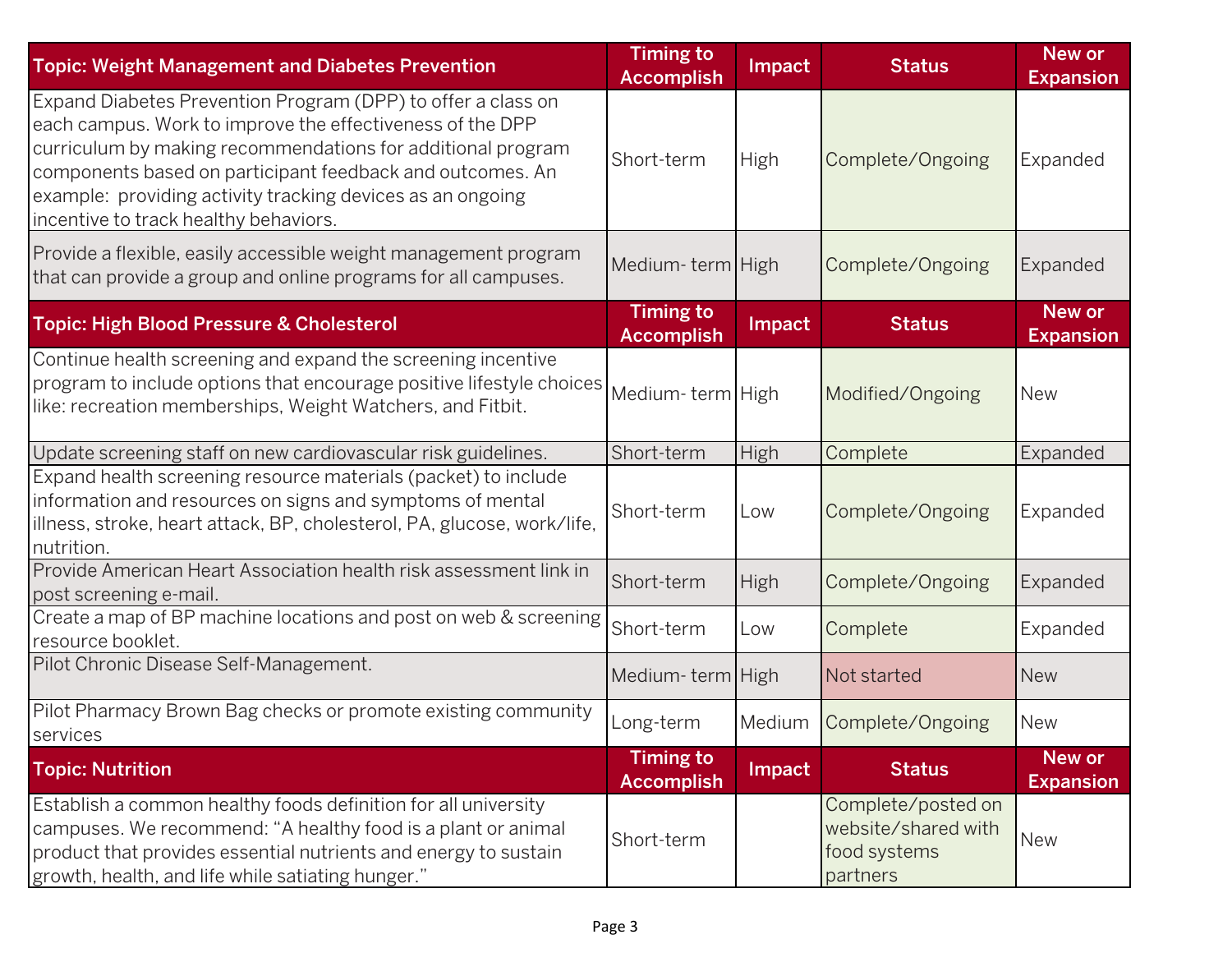| Collaborate with vending, catering, and other food vendors on all<br>campuses to provide healthy food and beverage choices using the<br>Healthy IU vending/meal guidelines or other mutually agreed upon<br>nutrition guidelines. The initial vending goal is to provide at least<br>33% healthy (green) food options and no more than 33% unhealthy<br>(red) options, as defined by the Healthy IU vending guidelines. The<br>initial catering goal is to offer menu options on all campuses at<br>breakfast, lunch, and dinner that meet the Healthy IU meal | Long-term                             | <b>High</b> | In progress/need<br>student and<br>administrative<br>support | <b>New</b>                        |
|----------------------------------------------------------------------------------------------------------------------------------------------------------------------------------------------------------------------------------------------------------------------------------------------------------------------------------------------------------------------------------------------------------------------------------------------------------------------------------------------------------------------------------------------------------------|---------------------------------------|-------------|--------------------------------------------------------------|-----------------------------------|
| Identify and publicize healthy food and beverages at all purchase<br>points with university-wide symbol.                                                                                                                                                                                                                                                                                                                                                                                                                                                       | Medium-term High                      |             | In progress                                                  | Expanded                          |
| Develop "healthy meetings guidelines" for foods and physical<br>activity based on Reach Healthy Communities program Healthy<br>Meeting Guidelines.                                                                                                                                                                                                                                                                                                                                                                                                             | Medium-term Low                       |             | Complete                                                     | <b>New</b>                        |
| Promote healthy foods definition, symbol, meeting guidelines, etc.<br>through online and print media.                                                                                                                                                                                                                                                                                                                                                                                                                                                          | Medium-term High                      |             | Complete/Ongoing                                             | <b>New</b>                        |
| Promote university wide nutrition counseling and education<br>services.                                                                                                                                                                                                                                                                                                                                                                                                                                                                                        | Short-term                            | Medium      | Complete/Ongoing                                             | <b>New</b>                        |
|                                                                                                                                                                                                                                                                                                                                                                                                                                                                                                                                                                | <b>Timing to</b>                      |             |                                                              | <b>New or</b>                     |
| <b>Topic: Heart Attack and Emergency Response</b>                                                                                                                                                                                                                                                                                                                                                                                                                                                                                                              |                                       | Impact      | <b>Status</b>                                                |                                   |
| Collaborate with INLOCC to install AEDs and directional signs so<br>that each building has at least 1 AED in every IU building where<br>people work, live and play.                                                                                                                                                                                                                                                                                                                                                                                            | <b>Accomplish</b><br>Medium-term High |             | In progress                                                  | <b>Expansion</b><br>Expanded      |
| Collaborate with INLOCC to install an adequate number of AED<br>units such that a person can be reached within 3-5 minutes of<br>collapse.                                                                                                                                                                                                                                                                                                                                                                                                                     | Long-term                             | <b>High</b> | In progress                                                  | Expanded                          |
| Create communication campaign raising awareness of signs and<br>symptoms of heart attack and stroke, location of AED and CPR<br>classes.                                                                                                                                                                                                                                                                                                                                                                                                                       | Short-term                            | Low         | Complete/Ongoing                                             | Expanded                          |
| <b>Topic: Tobacco</b>                                                                                                                                                                                                                                                                                                                                                                                                                                                                                                                                          | <b>Timing to</b><br><b>Accomplish</b> | Impact      | <b>Status</b>                                                | <b>New or</b><br><b>Expansion</b> |
| Enhance the tobacco free culture with expanded awareness,<br>education and counseling by:<br>a. Expanding the IUB parking lot intervention program which                                                                                                                                                                                                                                                                                                                                                                                                       | Short- to mid-<br>term                | Medium      |                                                              |                                   |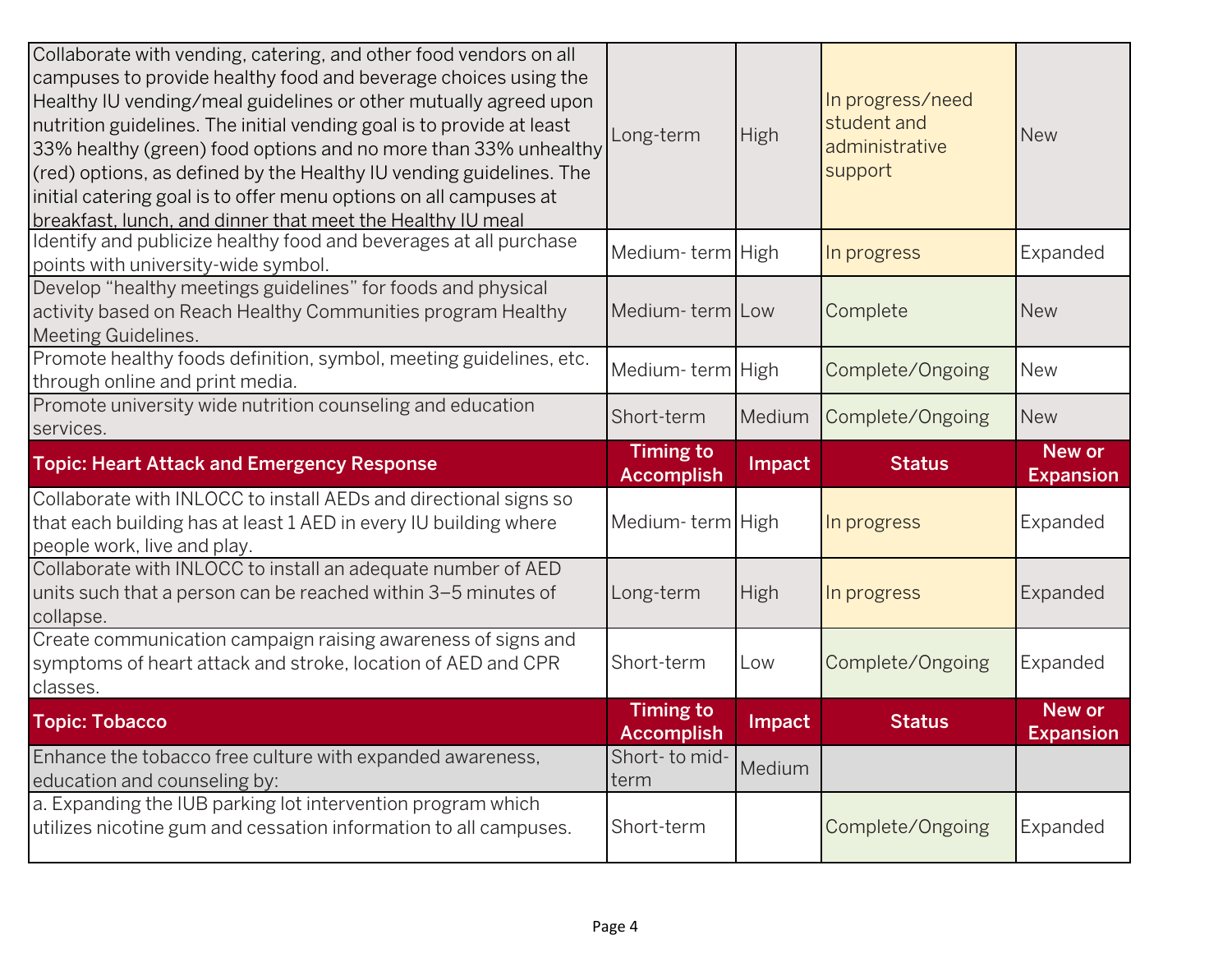| b. Raising awareness about the inclusion of e-cigarettes in the<br>tobacco free policy via web, print and news articles                                                                                                                                                                                                                | Short-term                   |             | Complete                                 | <b>New</b>                     |
|----------------------------------------------------------------------------------------------------------------------------------------------------------------------------------------------------------------------------------------------------------------------------------------------------------------------------------------|------------------------------|-------------|------------------------------------------|--------------------------------|
| Encourage recruitment, admissions and student services to raise<br>awareness about the tobacco free campus by:                                                                                                                                                                                                                         | Short-term                   | Medium      |                                          | <b>New</b>                     |
| a. Collaborate to promote and educate on the tobacco free policy<br>and cessation resources in the enrollment and orientation process:<br>Suggest: "IU cares about your health and is a tobacco free campus.<br>If you currently utilize tobacco, we suggest you consider a tobacco<br>cessation program before you arrive on campus." |                              |             | In Progress                              |                                |
| b. Collaborate with campus resources to provide a tobacco<br>cessation table with campus cessation resources at international<br>and freshman orientation and at campus health fairs.                                                                                                                                                  |                              |             | In Progres; Provided<br>on some campuses |                                |
| c. Collaborate with campus resources to provide a Tobacco Free<br>Awareness Campaign at the beginning of every semester on all<br>campuses. Ensure that all forms of tobacco use are addressed<br>including e-cigarettes.                                                                                                              |                              |             | In Progres; Provided<br>on some campuses |                                |
|                                                                                                                                                                                                                                                                                                                                        | <b>Timing to</b>             |             |                                          | <b>New or</b>                  |
| <b>Topic: Physical Activity</b>                                                                                                                                                                                                                                                                                                        | <b>Accomplish</b>            | Impact      | <b>Status</b>                            |                                |
| Implement and continue to seek enhancements to the built<br>environment that both promote physical activity and remove<br>barriers related to it:                                                                                                                                                                                      | Short-to<br>medium-term High |             |                                          | <b>Expansion</b><br><b>New</b> |
| a. Signs to encourage stair use.                                                                                                                                                                                                                                                                                                       |                              |             | Complete                                 |                                |
| b. Walking trail markers on every campus.                                                                                                                                                                                                                                                                                              |                              |             | Complete                                 |                                |
| c. Mark indoor walking routes.                                                                                                                                                                                                                                                                                                         |                              |             | Complete                                 |                                |
| d. Continue to examine built environment for other opportunities.                                                                                                                                                                                                                                                                      |                              |             | Complete/Ongoing                         |                                |
| Create infrastructure to support sustainable culture related to<br>physical activity promotion:                                                                                                                                                                                                                                        | Short-term                   | Medium      |                                          |                                |
| a. Hire Healthy IU coordinator to develop and oversee<br>implementation of area wellness programs                                                                                                                                                                                                                                      |                              |             | Complete                                 | <b>New</b>                     |
| Create free or subsidized self-directed physical activity<br>opportunities                                                                                                                                                                                                                                                             | Short-term                   | <b>High</b> | Complete/Ongoing                         |                                |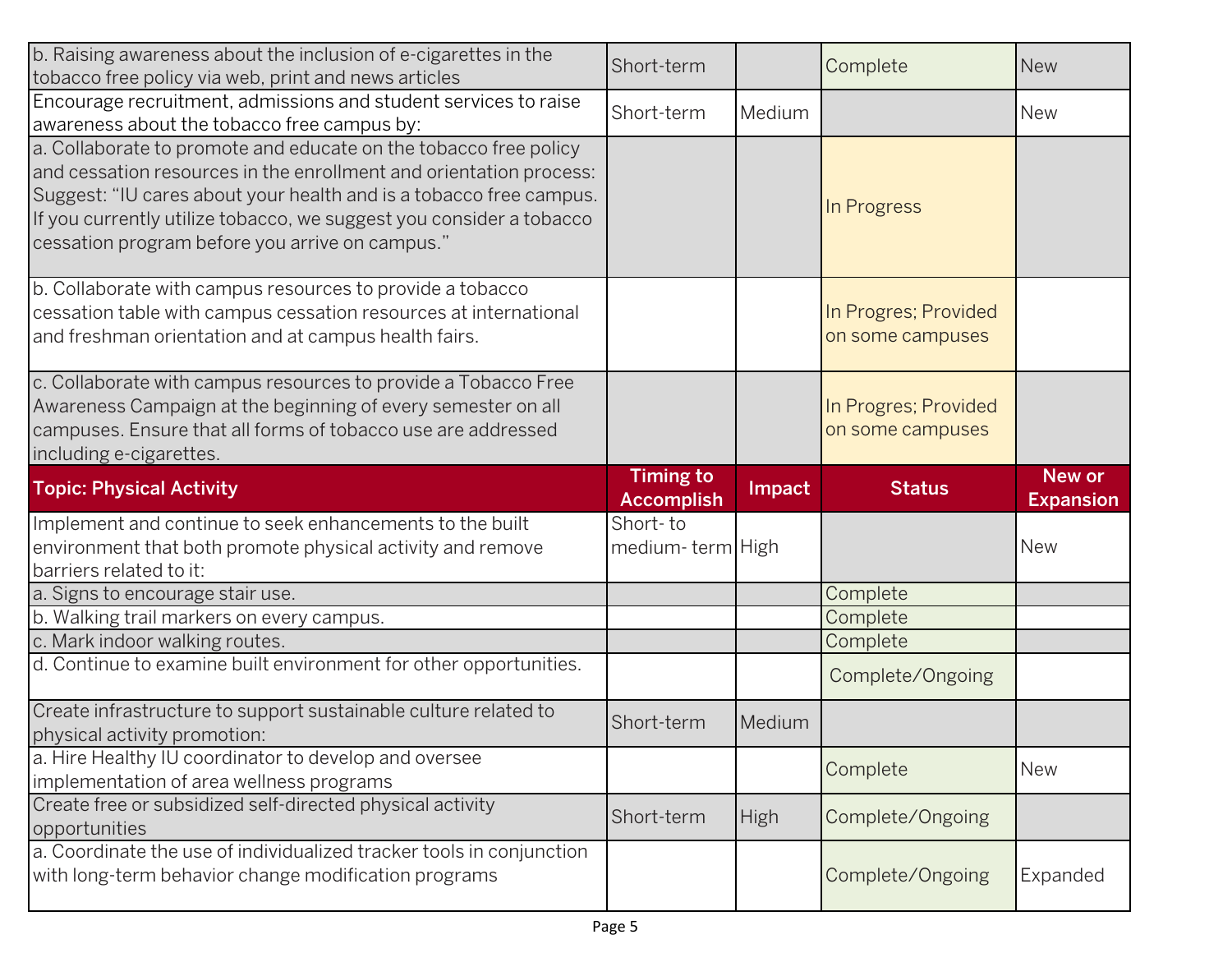| b. Create social networks around activities through community<br>interest groups.                                                                                                                                                                                                                                                                                                                                                                  |                                       |             | Complete/Ongoing                           |                                   |
|----------------------------------------------------------------------------------------------------------------------------------------------------------------------------------------------------------------------------------------------------------------------------------------------------------------------------------------------------------------------------------------------------------------------------------------------------|---------------------------------------|-------------|--------------------------------------------|-----------------------------------|
| Integrate Healthy IU physical activity efforts into academic efforts                                                                                                                                                                                                                                                                                                                                                                               | Short-to<br>medium-term               | <b>High</b> |                                            |                                   |
| a. Adapt existing Kinesiology efforts to include movement<br>coaching, service learning, and workplace wellness education and<br>delivery                                                                                                                                                                                                                                                                                                          |                                       |             | Complete/OngoingEx<br>panding to regionals | Expanded                          |
| b. Evaluate all interventions for effectiveness on a regular basis                                                                                                                                                                                                                                                                                                                                                                                 |                                       |             | Complete/Ongoing                           |                                   |
| c. Develop criteria for identifying and supporting effective physical<br>activity programs                                                                                                                                                                                                                                                                                                                                                         |                                       |             | Complete                                   |                                   |
| <b>Topic: Marketing &amp; Communications</b>                                                                                                                                                                                                                                                                                                                                                                                                       | <b>Timing to</b><br><b>Accomplish</b> | Impact      | <b>Status</b>                              | <b>New or</b><br><b>Expansion</b> |
| Create a visual identity that represents the intention of Healthy IU.                                                                                                                                                                                                                                                                                                                                                                              | Short-term                            | <b>High</b> | Complete                                   | Expanded                          |
| Refresh the Healthy IU website with the new visual identity<br>designed by IU Communications.                                                                                                                                                                                                                                                                                                                                                      | Short-term                            | High        | Complete/Ongoing                           | Expanded                          |
| Hire a communications specialist to craft and implement a<br>communication plan, maintain website, maintain social media<br>accounts and ensure the visual identity is implemented throughout<br>communications. Create a communication toolkit to help apply<br>branding and the Healthy IU visual identity consistently across<br>campuses in communication material, including websites, printed<br>material and physical and electronic signs. | Short-term                            | High        | Complete                                   | <b>New</b>                        |
| Establish an ambassador program, which would be a crucial<br>grassroots component of effective communications. Peer<br>ambassadors would share Healthy IU information with their schools Medium-term High<br>or workplaces and provide a conduit for feedback concerning<br>employee needs.                                                                                                                                                        |                                       |             | Complete/Ongoing                           | <b>New</b>                        |
| Create branded social media accounts and strategy for maintaining<br>them, targeting audiences and collaborating with other social Short-term<br>media specialists across the campuses.                                                                                                                                                                                                                                                            |                                       | <b>High</b> | Complete/Ongoing                           | Expanded                          |